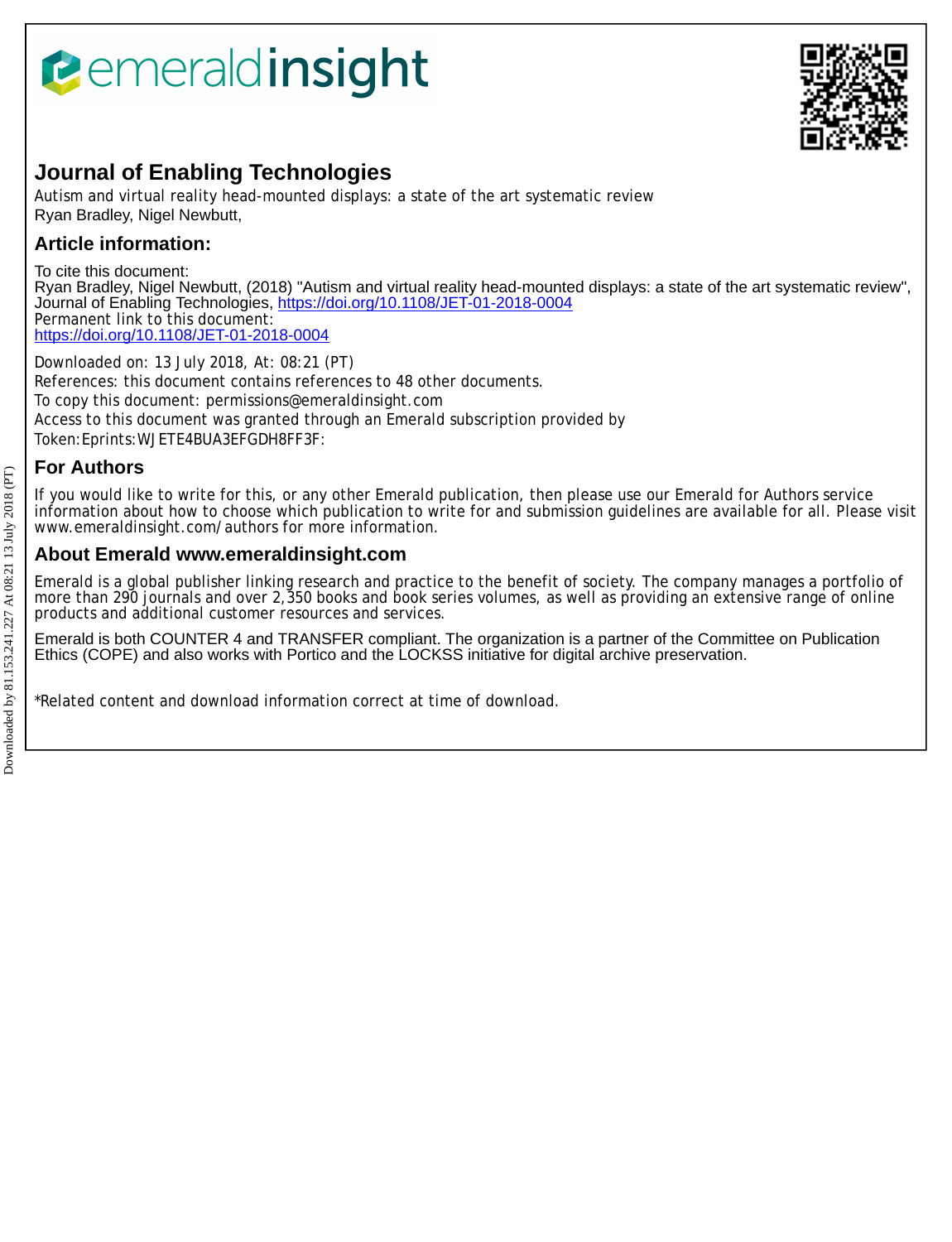# Autism and virtual reality head-mounted displays: a state of the art systematic review

Ryan Bradley and Nigel Newbutt

#### **Abstract**

Purpose – The use of virtual reality (VR) technologies in the education of autistic children has been a focus of research for over two decades. It is argued that this form of technology can provide authentic "real world" contexts that target social and life skills training in safe, controllable and repeatable virtual environments. The development of affordable VR head-mounted displays (HMD), such as Google cardboard and Oculus Rift, has seen a renewed interest in their use for a wide range of applications, including the education of autistic individuals. The paper aims to discuss these issues.

Design/methodology/approach - A systematic search of electronic databases focussing on empirical studies on the use of VR-HMD for children and adults on the autism spectrum was undertaken.

Findings – A review of the literature identified a limited number of studies in this field characterised by differences in the type of application, technology used and participant characteristics.

**Research limitations/implications** – Whilst there are some grounds for optimism, more research is needed on the use of this technology within educational settings to ensure robust recommendations can be made on the implementation, use and sustainability of this approach.

Originality/value – This paper is the first to consider the evidence base for the use of VR-HMD technology to support the needs of the autistic population.

**Keywords** Autism, Assessment, Learning, Education, Virtual reality, Head-mounted display Paper type Literature review

Ryan Bradley is Research Associate and Nigel Newbutt is Senior Lecturer and Senior Researcher in Digital Education, both at the University of the West of England (UWE Bristol), Bristol, UK.

#### Introduction

Despite nearly twenty years of research, the potential of VR for autism education still remains an aspiration rather than a reality (Parsons, 2016, p. 1).

Autism or autistic spectrum disorder (ASD)[1] is a neurodevelopmental condition characterised by core differences in social communication, interaction and repetitive behaviours across a variety of contexts (American Psychological Association, 2013). The last few decades (1990s–2010s) have seen an increase in educational and health-based application studies designed to identify effective support for this population (Pellicano et al., 2014). Despite this research, the academic, social-economic and mental health outcomes for children and adults on the autistic spectrum remain poor (Eaves and Ho, 2008). As a result, finding more effective ways to improve outcomes for autistic individuals through effective, and appropriate, applications and approaches remains a research priority for individuals and their families (de Bruin et al., 2013). With approximately 1 in 100 children in the UK (Brugha et al., 2012) and 1 in 68 in the USA (Baio, 2014) receiving a diagnosis, this remains an important issue that needs addressing by a range of stakeholders; education being just one.

#### Virtual reality (VR) and education

The rapid growth in the development of VR technologies over the last ten years has seen a strong argument made for its use as an educational tool for children, young people and adults (Newman and Scurry, 2015). Virtual environments (VE) enable users to experience

Received 11 January 2018 Revised 10 April 2018 Accepted 10 April 2018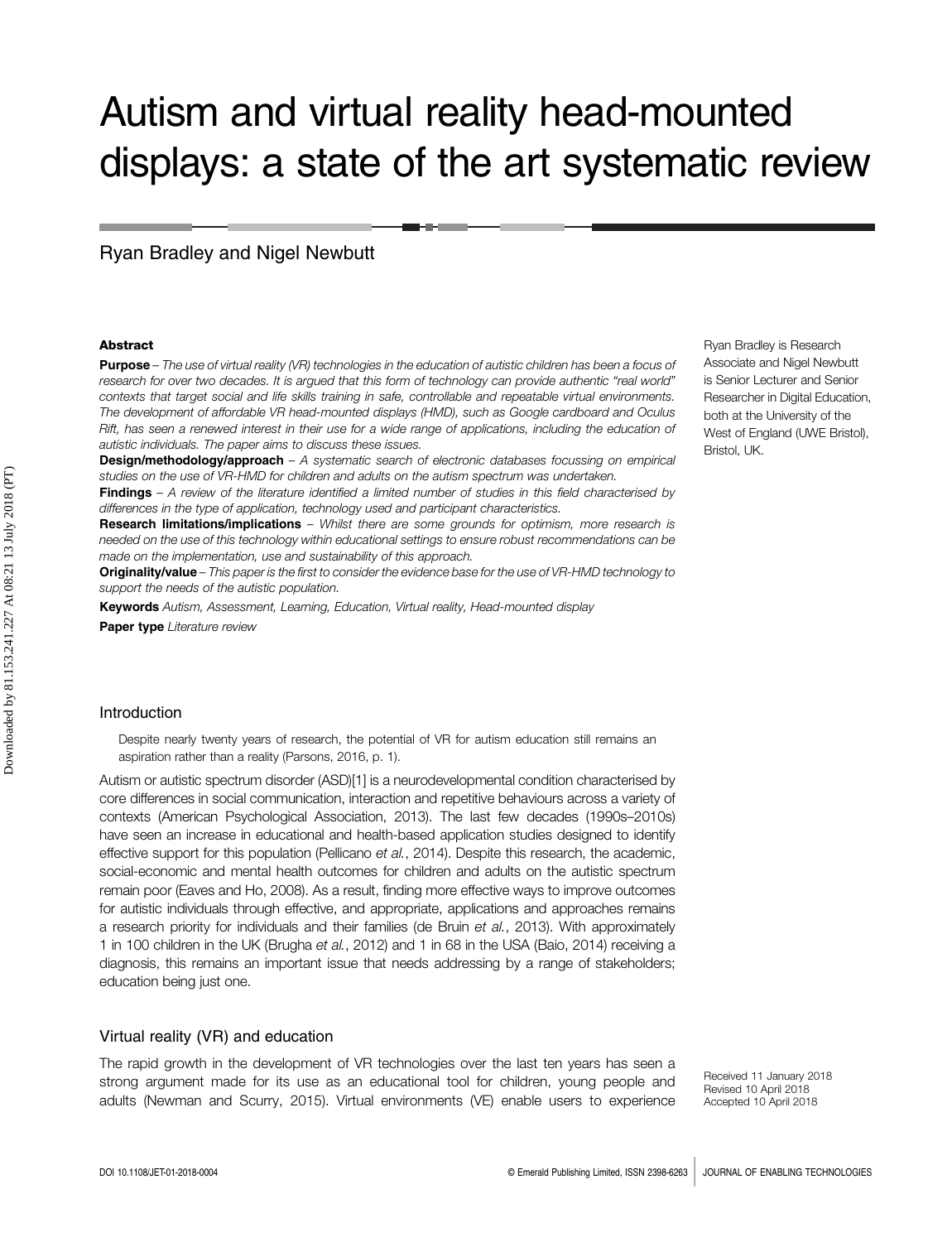representations of imaginary or "real word" settings produced in 3-D by digital technology (Cheng et al., 2015). The development of immersive computer-generated environments has been enabled through combining educational and entertainment environments, immersive technologies (e.g. head-mounted displays (HMDs)), advanced input devices (e.g. gloves, trackers and brain-computer interfaces) and computer graphics (Parsons et al., 2017). The type of technology used impacts on the degree to which VE can replicate features of real-world settings and experiences and thus whether, and how, behaviours and interactions take place (Parsons and Cobb, 2011).

The use of VR in educational contexts has tended to focus on two interrelated areas of research: investigating social interactions and its use as a methodological tool (see Parsons, 2016). VE can be used to create authentic and ecologically valid environments which means experimental conditions can be replicated across different studies and participants can be randomly assigned to conditions of the experiment, thus increasing generalisability effects (Blascovich et al., 2002).

As discussed by Parsons (2016), the use of VR to investigate social interactions is based on the fundamental belief that VEs provide realistic and authentic experiences (i.e. veridicality) that mirror the response and behaviours of individuals in the real world. Parsons (2016) goes on to conclude that the assumption of veridicality (i.e. VR being authentic and realistic) has provided a strong argument for the use of VR-based applications in various educational and health disciplines. This includes such diverse areas as: psychotherapy for the treatment of phobias and social anxiety (Gega et al., 2013) and supporting the physical rehabilitation of individuals with motor disabilities (Holden, 2005).

#### VR and autism

Key features of VEs have been cited as having potential benefits for autistic individuals as they can be individualised, controllable, predictable and offer "safe spaces" for users to learn new skills (Parsons and Cobb, 2011; Kandalaft et al., 2013). This means that autistic individuals can practice interactions and behaviours within a realistic environment that can be programmed to reduce sensory and social inputs to a manageable level.

The publication of several conceptual and state of the art reviews in recent years has focussed the debate more widely on issues relating to the use of VR by, and with, autistic individuals (see Bellani et al., 2011; Parsons and Cobb, 2011; Parsons, 2016). In addition, the immersive nature of VE has been shown to enable a sense of presence for autistic adolescents (Wallace et al., 2010) as well as providing a motivating tool for learning (Parsons and Mitchell, 2002). There is also evidence that the ability to individualise, rehearse and repeat social scenarios across different contexts has afforded opportunities for the generalisation of social skills learned in VE to everyday life interactions (Didehbani et al., 2016; Parsons and Cobb, 2011; Tzanavari et al., 2015).

The previously reviewed studies mainly cover either screen-based media types (i.e. monitors/TV screens) or more immersive systems that involve projections of animations being displayed on the walls and ceilings of a screened space (i.e. Wallace et al., 2010). However, and as a direct result of the positive findings related to these VRTs, there has been growing interest in the potential of HMDs as a form of VE for autistic groups (see Adjorlu et al., 2017; Newbutt et al., 2016). This format (i.e. HMDs) is the focus of this paper and we aim to shed some light on the state of the art in this field.

It is important to stress that there remains a limited evidence base within this field and a lack of studies exploring the use of the VR across all age ranges (Boucenna et al., 2014; Parsons and Cobb, 2011) or population characteristics (i.e. diagnosis, IQ or educational setting). Other researchers have cited concerns that VR could increase social isolation and that its high cost and lack of general availability were potential barriers to more widespread adoption by schools or educational settings (Parsons and Mitchell, 2002). The issue of cost and availability has become lessened by recent developments in technology hardware that has made the use and research of VR both more affordable and increasingly diverse; hence the need for this state of the art review. The following section looks in more detail at the findings from the research literature in this field, i.e., the use of VR-HMD technology in the education of individuals on the autistic spectrum.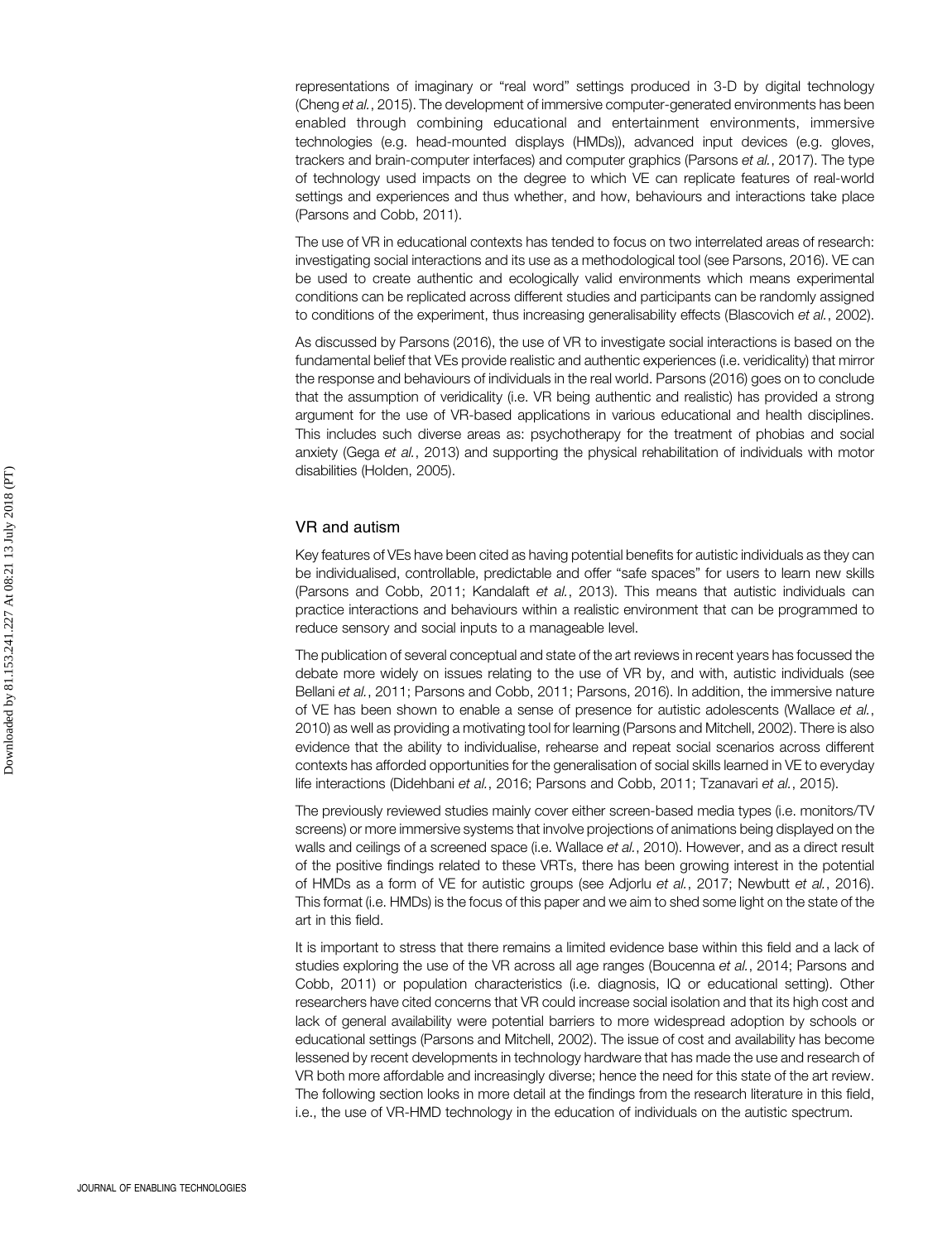#### VR-HMDs and autism

The past decade has seen an increased focus on the development of VR-HMD display technology for education, training and leisure. HMDs have been used to increase the feeling of immersion in VE with the advantage that they are lightweight and small, increase the field of view and can present a range of interactive spaces (e.g. using virtual theatres). Users typically wear HMD that consist of two small monitors attached to a high-speed computer with integrated head-position sensor controls, controlling the direction from which the VE is viewed (Osterlund and Lawrence, 2012) (see Plate 1 as an example).

These technological developments have led researchers to study the use, effects and applicability of HMDs in a range of different disciplines, including educational contexts. Regarding autistic individuals, this has been identified as both an emerging and important area of research where: "questions surrounding the acceptability and practicality quickly need to be addressed if we are to develop a sustainable line of inquiry surrounding HMDs and VRTs for this specific (autistic) population" (Newbutt et al., 2016, p. 3166). We suggest there are two major reasons to study the potential of VR-HMDs for autistic groups. First, there is a fast and growing market for VR and HMDs in both commercial and educational settings. For example, Chang and Chen (2017) suggest "people are ready for VR […] and 2017 will witness a quantum leap in user numbers, from around 200,000 in 2014 to 90 million […]" (p. 385). In similar findings Jeon et al. (2017) report that "with the development of computer graphics and VR technology as well as HMDs, users can access realistic VR content at a low cost" (p. 27). These examples provide emerging trends for the consumer potential of VR HMDs; thus making this form of media both affordable and portable for using in a range of settings that have not been possible before. Second, the potential for VRTs (in the broadest sense; i.e. VE, virtual worlds, virtual simulations) has been shown to align well to autistic individuals in developing specific outcomes that can support

Plate 1 Example of a VR-HMD in 2018 (HTC Vive) being used in controlled conditions by an autistic adolescent in school

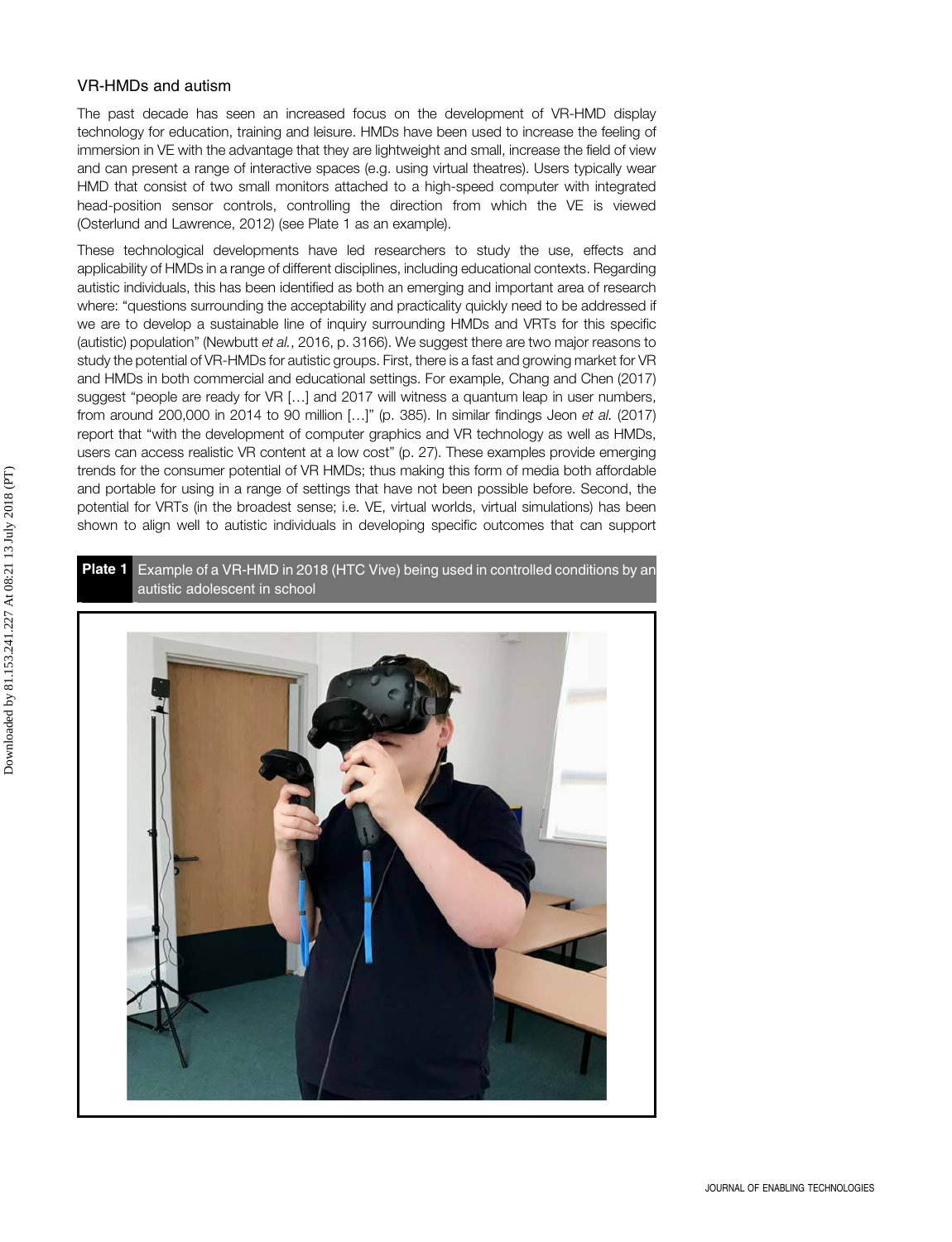educational, social and learning gains (as they can be controlled, designed in a bespoke manner and provide ecologically valid spaces that enhance presence and immersion, see Wallace et al., 2010, 2017; Newbutt et al., 2016). Therefore, we suggest that research already addressing the potential of VRTs for autistic groups should be extended to the use of HMDs to help highlight the gaps in knowledge, potential, possibilities and educational benefits. In providing this state-of-theart review now (2018) we believe that there could be a greater chance for a more targeted approach to emerge that addresses areas of importance at a more rapid rate than the development of VEs before.

In addition to the timeliness of this review, we also suggest that it is important to recognise the potential concern using HMDs with autistic populations. Here we specifically refer to: sensory problems and cybersickness. With revisions to the DSM criteria for diagnosing autism conditions (currently revision 5; American Psychiatric Association (APA), 2013) specifically referring to sensory issues, we suggest that there should be an urgent need for investigating wearable technologies for autistic groups; ensuring that sensory concerns related to wearing technology (in this case HMDs) are appropriately addressed. Within the DSM-5 diagnosis criteria there are specific mention of sensory issues including: "odd responses to sensory input" and "hyper-or hypo-reactivity to sensory input or unusual interest in sensory aspects of environment, such as apparent indifference to pain/heat/cold, adverse response to specific sounds […]" (APA, 2013, p. 50). These criteria, coupled with heightened visual/auditory stimuli that can be part of HMD VR experiences, provide a timely need to investigate, carefully, HMD use by autistic groups. The second point, related to cybersickness, is also timely and important to explore in the extant literature as there have been reports of HMD inducing a feeling of sickness in users—albeit mainly typically developing (non-autistic) groups to date. For example, Park et al. (2017) reported high levels of cybersickness in participants using a HMD, while Almeida et al. (2017) and Reiners et al. (2014) reported high levels of withdrawal (related to cybersickness) in their HMD studies. Similarly, Bashiri et al. (2017) suggest that: "studies have indicated that cybersickness is a barrier to the use of training or rehabilitation tools in virtual reality environments" (p. 338), and Polcar and Horejsi (2015) reported that when present, cybersickness influenced learner attitudes towards technology negatively. So with several HMD studies warning of either: cybersickness symptoms; suggesting cybersickness as a barrier to HMD use; highlighting issues that can influence learning; or likelihood of withdrawing from using HMDs, we feel highlighting cybersickness as part of a review into HMD VR use by/for autistic groups is important.

However, and as such, there is a justification for a review of research on the use of VR-HMD with autistic groups that both pulls together findings to date in addition to negative effects (cybersickness) and sensory concerns reported for autistic groups. This paper is the first to assess how this technology has been used in practice and to establish the current state of the art in the field.

#### Approach to the inclusion of literature in the review

The methodology employed for the review of the literature was based on the NCSE International Review of the Literature of Evidence of Best Practice Provision in the Education of Persons with ASD (Parsons et al., 2009).

The review's two key tasks were as follows:

- 1. to provide a review of available international empirical studies on the use of VR-HMD technology with autistic children, young people and adults; and
- 2. to draw on the findings and make recommendations on future directions for research and practice in this field.

A systematic search of electronic databases focussing on empirical studies on the use of VR-HMD for autistic individuals was undertaken. Inclusion criteria (see Table I) were identified and translated into related search terms: HMD (and) VR (and) autism, autistic spectrum, ASD (and) education.

Definitions of terms were identified to enable the scope of the review to be established (see Table AI). The definitions were translated into related search terms (see Table AII) that were systematically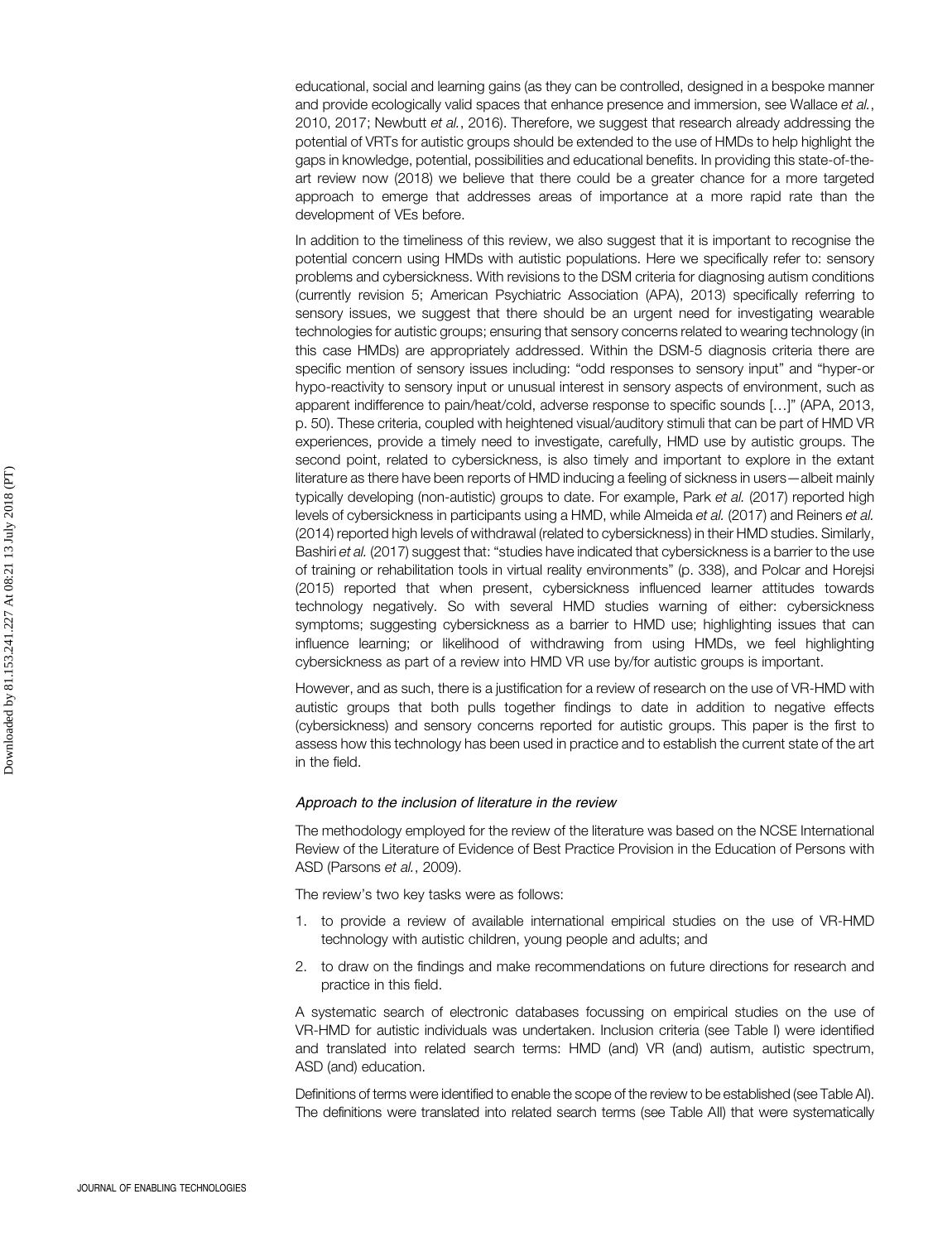#### Table I Criteria for search of empirical studies

Inclusion criteria—studies included met all the following

| Scope      | Focus on autistic children, young people and adults                                                |
|------------|----------------------------------------------------------------------------------------------------|
|            | Focus on educational assessment, approaches and interventions using VR-HDMs                        |
| Study type | Are empirical, that is, include the collection of (quantitative or qualitative data) or systematic |
|            | reviews of empirical data in peer-reviewed journals                                                |
| Time and   | From 1990 onwards                                                                                  |
| place      | Are written in English                                                                             |
|            |                                                                                                    |

applied to six main databases using "AND" and "OR" Boolean combinations: ERIC, British Education Index (BREI), Research Autism Database, Google Scholar, and the ISI Web of Knowledge. Finally, inclusion criteria were established for studies to be considered under this review (see Table I).

The literature search resulted in the following number of articles per database: Research Autism Database  $=$  13; BREI  $=$  8; ISI Web of Knowledge  $=$  7; ERIC  $=$  10; Google Scholar  $=$  14. In total, this produced 51 articles for possible inclusion. The results for each database were then cross-referenced and the duplicates removed which meant the remaining total of article summaries (titles and summaries) requiring closer inspection was 27. Most of these studies had used desktop, laptop or touch screen-based technology to provide VE for the users. Only six studies had used VR-HMD technology with autistic participants. The results are shown in Table II. This shows the limited number of studies in this field and the diversity of participants, design and conditions under which VR-HMD have been used (e.g. different VE, users completing different tasks under different constraints and over differing time periods).

#### Overview of studies

The six studies identified in the literature review are reflective of the two main uses of VR in autism research. First, as means of assessing and monitoring the responses of autistic individuals to authentic VE in experimental conditions (i.e. Mundy et al., 2016), with a view to understanding core social, cognitive and neurological differences. Second, to support the learning of skills in a VE that can be applied to "real world" contexts and be generalised as such. Strickland et al. (1996) were the first to study the potential of VR-HMD as a learning tool to with autistic children. This early VR technology was used to enable two primary aged autistic children to identify cars and colours in three different virtual scenarios, leading to safely crossing a road. The intervention integrated practice and principles from the TEACCH methodology, including the use of schedules, a structured learning environment and the parents of the children acting as "co-therapists" (Schopler, 1987). Results demonstrated the ability of the children to use and tolerate an HMD and to meaningfully interact within a VE. The study recommended using adjustable VE and HMD tools with autistic children, to help participants understand virtual scenarios and the virtual world.

There was a gap of almost two decades between the work of Strickland and the next published examples of research using VR-HMD with an autistic population. Exploratory research by Newbutt et al. (2016) focussed on understanding the user experience of a VR-HMD in different VE. This study was conducted over two phases. Phase 1 explored user acceptance of the technology, whilst Phase 2 investigated negative effects, immersion, sense of presence and ecological validity. The first phase indicated that most participants (95 per cent,  $n = 25$ ), adults on the autistic spectrum, were accepting of wearing the HMD through three separate and different VE experiences. Though there were no increased levels of user anxiety or sensory issues identified, there was some negative feedback on the technology used. This included comments by participants that the HMD made them feel dizzy, was not comfortable to wear and that the graphics were not smooth enough. Participants in Phase 2 had been selected from the Phase 1 group and were exposed to two different VE experiences over a longer period (15–20 mins). A key finding from this phase was that the users felt their experience of the VE using the HMD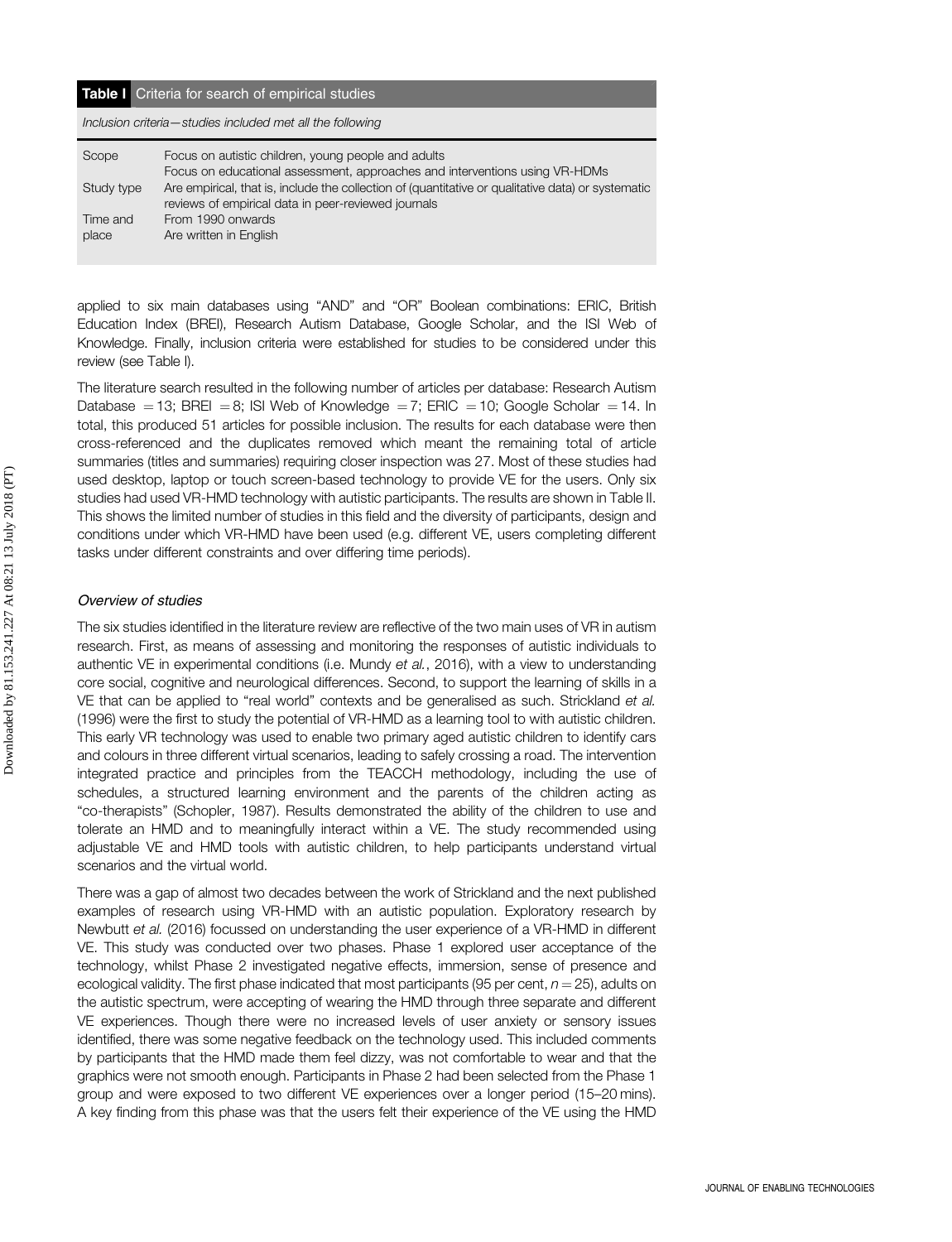| Table II   |                                                                                                                                                                                                              | Empirical papers relating to the use of VR-HDMs with autistic populations: learning, assessment and intervention                                                                                                                    |                                                                                                             |                                                                                  |                                                      |                                                                                                                                                                                                                                                                                                                                                                                                                       |                                                                                                                                                                                                                            |
|------------|--------------------------------------------------------------------------------------------------------------------------------------------------------------------------------------------------------------|-------------------------------------------------------------------------------------------------------------------------------------------------------------------------------------------------------------------------------------|-------------------------------------------------------------------------------------------------------------|----------------------------------------------------------------------------------|------------------------------------------------------|-----------------------------------------------------------------------------------------------------------------------------------------------------------------------------------------------------------------------------------------------------------------------------------------------------------------------------------------------------------------------------------------------------------------------|----------------------------------------------------------------------------------------------------------------------------------------------------------------------------------------------------------------------------|
| Reference  | of study                                                                                                                                                                                                     | Target behaviours /focus (foc) Number and autism characteristics/ Design and<br>diagnosis of participants                                                                                                                           | procedure                                                                                                   | Equipment                                                                        | Setting/<br>context                                  | Negative/side-effects reported                                                                                                                                                                                                                                                                                                                                                                                        | Main findings                                                                                                                                                                                                              |
|            | and assistive elements used to<br>Whether skills learnt in VE could<br>supermarket (i.e. confidence<br>shopping, ease of shopping<br>be transferred to a real<br>levels in supermarket<br>identify products) | Diagnosis confirmed by existing<br>educational or medical records<br>Experimental group $(n = 4)$<br>$(n = 5)$<br>9 children with ASD<br>Aged 12-15 years<br>Q not specified<br>Control group<br>Female $(n = 1)$<br>Male $(n = 8)$ | Group-based<br>over 10 days<br>comparison<br>7 sessions<br>study                                            | Vive HMD<br>computer<br>desktop<br>pue                                           | supermarket<br>school and<br>community<br>Children's | Did report positively on ease of<br>Negative effects-not reported<br>use of VR simulation (1-5 self-<br>report scale)                                                                                                                                                                                                                                                                                                 | ability to find products' locations<br>more accurately and confidently<br>treatment group to retain their<br>VR simulation helped the                                                                                      |
| Bozgeyikli | and the effect of distracters on<br>system for vocational training<br>task performance within this<br>The effectiveness of the VR                                                                            | Diagnosis confirmed by existing<br>educational or medical records<br>9 typically developing adults in<br>9 adults with HFASD in<br>Gender not specified<br>experimental group<br>Aged 25-29 years<br>control group<br>Q above 70    | sessions over<br>Group-based<br>comparison<br>2 days<br>2x2h<br>study                                       | computer<br>(VR2200)<br>desktop<br>OMH<br>and                                    | laboratory<br>University                             | on a scale of 0: none to 3: major.<br>Indicated no negative effects on<br>Likert scale. 1: not tired at all to<br>nauseous/dizzy participants felt<br>negative effects on participant<br>Motion sickness-asked how<br>tiredness. Self-report 5-point<br>participant motion sickness<br>Negative effects-reported<br>5: very tired. Indicated no<br>when completing tasks<br>tiredness levels when<br>completing tasks | skills for the autistic participants<br>Improvement seen in trained<br>and no negative effect of<br>distractors                                                                                                            |
| Cheng      | of non-verbal communication,<br>To improve target behaviours<br>social initiations and social<br>cognition for participants                                                                                  | Diagnosis confirmed by existing<br>educational or medical records<br>3 children with ASD<br>Aged 10-13 years<br>Q above 80<br>Male $(r = 3)$                                                                                        | Single-subject<br>sessions over<br>experimental<br>study with<br>probesx3<br>a 6-week<br>multiple<br>period | with 3D SU<br>PC 3D Pro)<br>and laptop<br>(Model: I-<br>Glasses<br>system<br>HMD | Children's<br>school                                 | Negative effects-not captured<br>or reported                                                                                                                                                                                                                                                                                                                                                                          | maintenance, following their use<br>baseline to intervention through<br>behaviours improved, from<br>Participants' targeted<br>of the VE system                                                                            |
| Mundy      | information processing during<br>joint attention may be atypical<br>in children on the autistic<br>To investigate whether<br>spectrum                                                                        | 32 children with HFASD, 27 children<br>ASD confirmed by SCQ and ASSQ<br>with ADHD and 23 typically<br>Gender not specified<br>developing children<br>Aged 9-13 years<br>IQ above 100                                                | Group-based<br>comparison<br>study                                                                          | HMD                                                                              | aboratory<br>University                              | Negative effects-not captured<br>or reported                                                                                                                                                                                                                                                                                                                                                                          | An atypical pattern of information<br>attention (fixations or duration of<br>diagnostic group differences in<br>HFASD sample. There was no<br>attention was observed in the<br>processing response to joint<br>study time) |
| Newbutt    | Whether it was safe to use the<br>participants accept and enjoy<br>VR-HMD interface and did<br>their experience in the VE                                                                                    | Diagnosis confirmed by existing<br>medical records<br>Male ( $n = 22$ ) female ( $n = 7$ )<br>Mean age 32.02 years<br>29 autistic adults<br>a lanoitsoube                                                                           | Two phase<br>exploratory<br>case study                                                                      | Rift) and<br>(Oculus<br>laptop<br>HMD                                            | rehabilitation<br>Community<br>centre                | point Likert scale. 1: no negative<br>feeling nauseous. Self-report 5-<br>tiredness, eye strain, dizziness,<br>Negative effects-reported<br>effects to 5: high negative                                                                                                                                                                                                                                               | Participants expressed a general<br>validity were reported within the<br>HMD. High spatial presence<br>engagement and ecological<br>acceptance of wearing VR-                                                              |
|            |                                                                                                                                                                                                              |                                                                                                                                                                                                                                     |                                                                                                             |                                                                                  |                                                      |                                                                                                                                                                                                                                                                                                                                                                                                                       | (continued)                                                                                                                                                                                                                |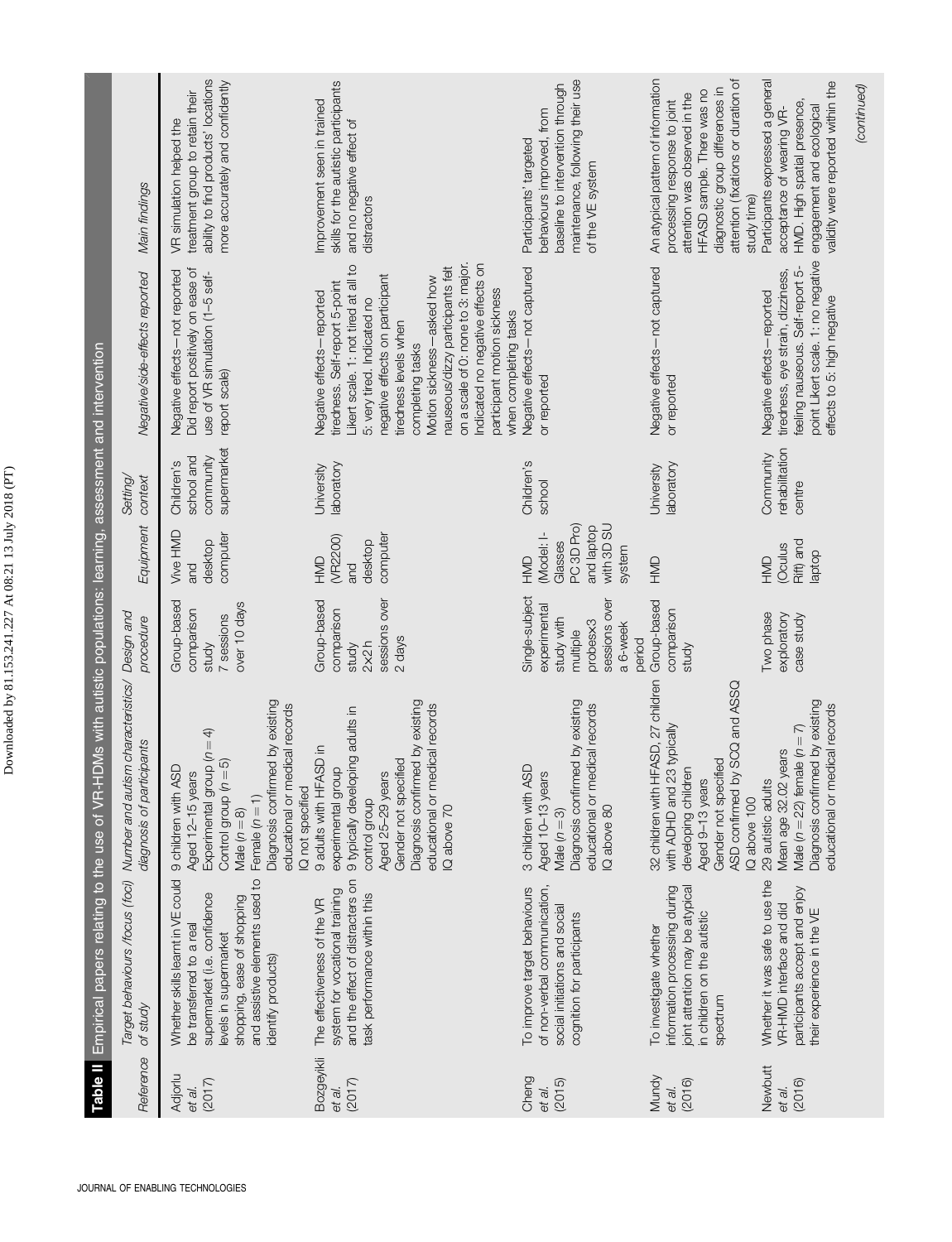Downloaded by 81.153.241.227 At 08:21 13 July 2018 (PT) Downloaded by 81.153.241.227 At 08:21 13 July 2018 (PT)

| <b>Table II</b>    |                                                                                                                             |                                                                                                                                                                                                                                  |                                                                        |                                                   |                       |                                                                                                                                                                                                                                        |                                                                                                                                                            |
|--------------------|-----------------------------------------------------------------------------------------------------------------------------|----------------------------------------------------------------------------------------------------------------------------------------------------------------------------------------------------------------------------------|------------------------------------------------------------------------|---------------------------------------------------|-----------------------|----------------------------------------------------------------------------------------------------------------------------------------------------------------------------------------------------------------------------------------|------------------------------------------------------------------------------------------------------------------------------------------------------------|
| Reference of study |                                                                                                                             | Target behaviours /focus (foci) Number and autism characteristics/ Design and<br>diagnosis of participants                                                                                                                       | procedure                                                              | Equipment context                                 | Setting/              | Negative/side-effects reported Main findings                                                                                                                                                                                           |                                                                                                                                                            |
| (1996)<br>et al.   | a task and pay attention to the Aged 7.5-9 years<br>equipment, ability to complete<br>Strickland Level of acceptance of HMD | 2 mild to moderately autistic<br>ASD confirmed by CARS<br>IQ (mean) above 80<br>$\overline{10}$<br>PDD-NOS $(n=3)$<br>Asperger's $(n = 7)$<br>IQ (mean) 76.5<br>Female $(n = 1)$<br>ASD $(n = 16)$<br>Male $(n = 1)$<br>children | Multiple probe HMD<br>min sessions<br>$14 - 21 \times 3 - 5$<br>design | provision<br>100 VR<br>system)<br>(divisor<br>and | university<br>setting | effects. Participants indicated VE environment. Self-reported<br>Lab based in Negative effects-not captured<br>completing tasks. Use of ITC-<br>SoPI <sup>ª</sup> to measure these effects<br>low negative effects when<br>or reported | without difficulty and completed<br>anxiety was not increased as a<br>Participants wore the VR-HMD<br>result of using the VR-HMD<br>the tasks successfully |
|                    |                                                                                                                             | Notes: HMD, head-mounted display, VE, virtual environment; VR, virtual reality, HFASD, high-functioning ASD. <sup>a</sup> ndependent Television Commission-Sense of Presence Inventory (Lessiter <i>et al., 2001)</i>            |                                                                        |                                                   |                       |                                                                                                                                                                                                                                        |                                                                                                                                                            |

Notes: HMD, head-mounted display; VE, virtual environment; VR, virtual reality; HFASD, high-functioning ASD. <sup>a</sup>Independent Television–Sense of Presence Inventory (Lessiter *et al., 2001)* בֿ Notes: HIVID, head-mounted display, VE, witual environment, witual reality; HFASD, high-tunctio<br>.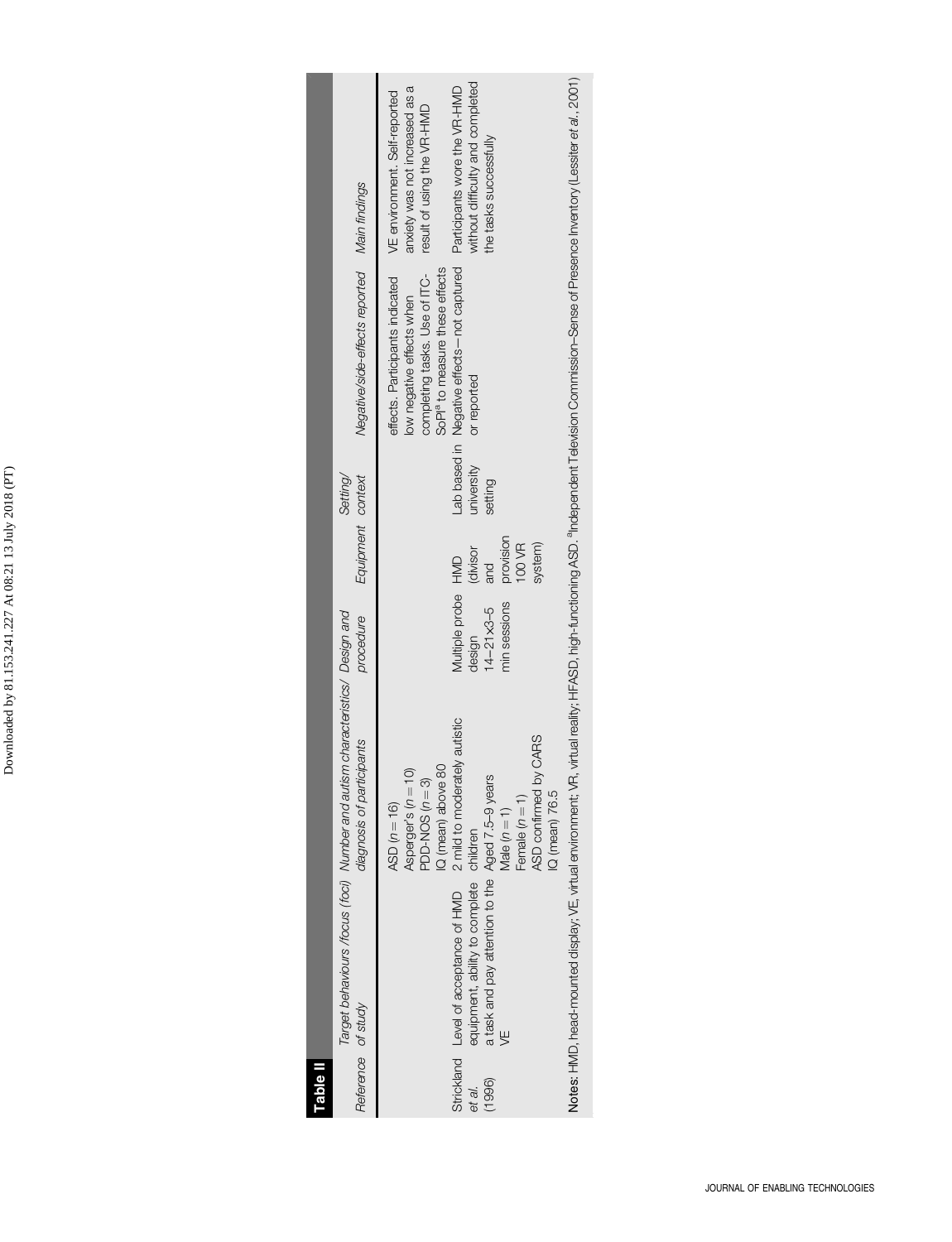were authentic and could feasibly happen in real life. Supporting the argument that this technology could be applied for generalising skills into "real world" contexts. The next two studies explored this possibility in more detail.

The first of which studied the feasibility of using VR-HMD for developing the shopping skills of autistic adolescents (Adjorlu et al., 2017). Four students had seven sessions of VR supermarket training following a baseline assessment of behaviour in a real supermarket. At the end of the intervention, they were assessed again in the real supermarket and results compared with five students in a control group who had not received the VR training. The intervention was led by a teacher at the student's school which was a specialist setting. Though the results indicated a positive effect on the treatment groups' ability to find products' locations more accurately and confidently in the real supermarket, there was a negative development in their self-reported confidence levels during the post-treatment assessment. Furthermore, it was reported that the treatment group self-satisfaction levels decreased over the period of the intervention, indicating that they were not sufficiently stimulated by the supermarket VE.

The second study by Bozgeyikli et al. (2017) explored the use of VR-HMD technology to support vocational training for adults on the autistic spectrum. This intervention offered participants training on six vocational skills (cleaning, loading the back of a truck, money management, shelving, environmental awareness and social skills), which were identified as transferrable to and useful in many common jobs. The autistic participants were accompanied to the sessions by job trainers who were supporting them with finding employment. Follow-up surveys indicated improvement for the autistic individuals in the six trained skills and high immersion scores for all six skills were recorded. However, the autistic participants regarded this as immersing themselves in using the VR experience, as opposed to feeling present in the VEs. Despite this, the researcher felt that the intervention could be an effective assistive tool to assess, train and prepare the participant for follow-up on-site vocational training.

The use of VR-HMD technology to develop the social skills of autistic individuals was looked at in more depth by Cheng et al. (2015) who conducted a preliminary study on its use to improve the social understanding and skills of three autistic children in the USA. All three children attended a local special school (two on a part-time basis) and each was involved in baseline, intervention and maintenance phases of the intervention (three sessions for each phase). The sessions were delivered by one of the children's teachers over a six-week period and performance of the target behaviours was recorded. Results indicated that there was an improvement in the behaviours for each child, namely, non-verbal communication, social initiations and social cognition. There were no recorded adverse effects of using the HMD technology. Furthermore, the strategies adopted by the researchers for this intervention, i.e., modelling, promoting, reinforcing and guiding, were cited as helping the participants develop these target behaviours and maintain them over a period of time. The study offered evidence for the use of immersive VE and HMD as an approach to support the development of social skills and understanding in autistic children.

The final study in the review by Mundy et al. (2016) focussed on the use of VR-HMD as a methodological tool to assess the information processing abilities of autistic children when engaging in joint attention activities. They concluded that the atypical pattern of information processing response to joint attention in the autistic children may be a clinically feature of autism. This contrasted with the typically developing cohort, and those with ADHD, who displayed evidence of enhanced stimulus information processing and recognition memory during the sessions.

#### **Discussion**

The studies using HMD virtual technologies, identified in this review, have shown potential for the learning and assessment of children, adolescents and adults on the autistic spectrum. Furthermore, the barriers to using VR-HMD in research, i.e., a costlier and less comfortable solution with respect to ordinary computer monitors, have largely been overcome in recent years.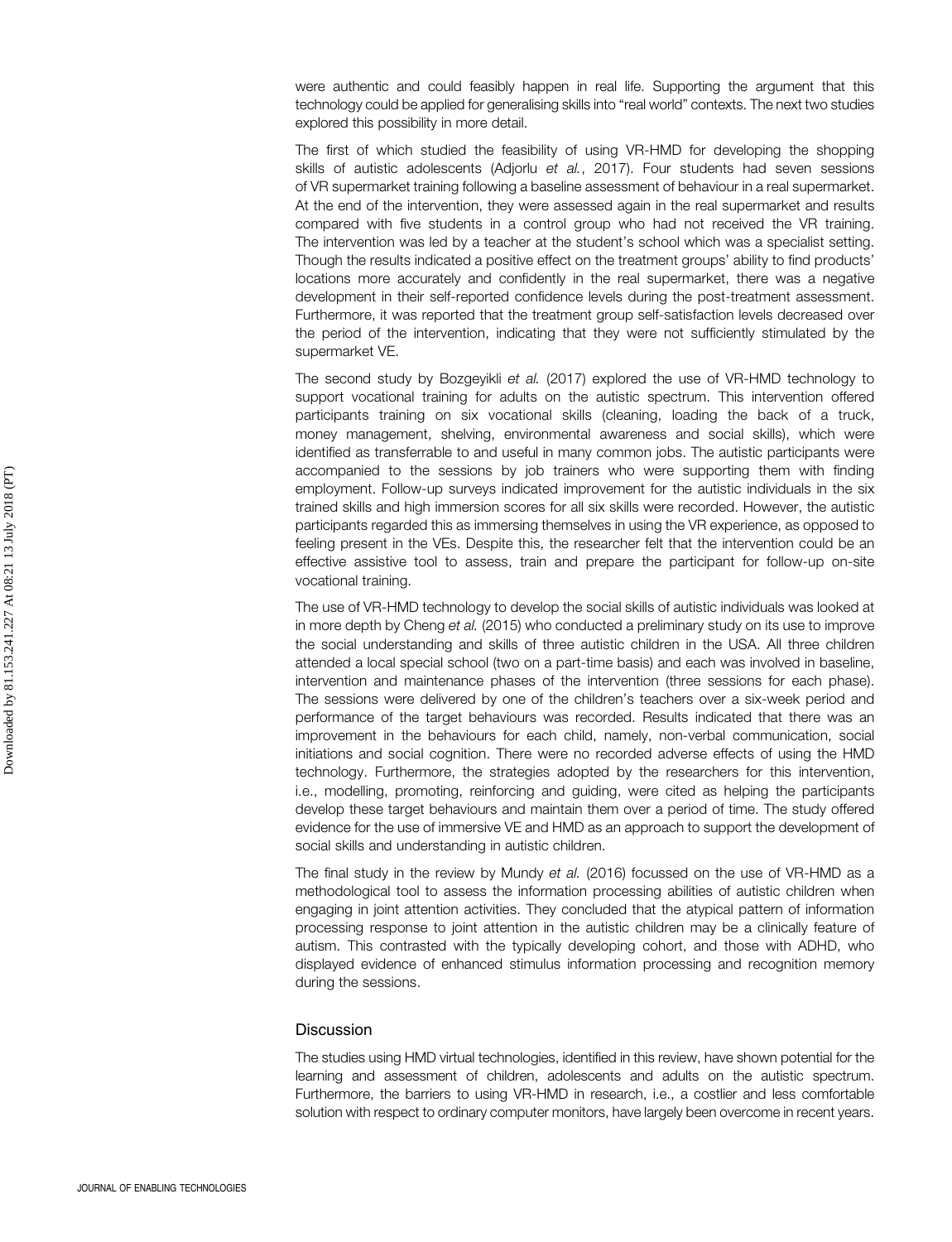It is therefore surprising that so little research has emerged in this field since the first study by Strickland et al. (1996).

The limited number of studies and participants means that drawing conclusions about the results more widely is problematic, notwithstanding the relevance of small-scale, case study approaches for exploring the potential of emerging technologies. Furthermore, the lack of a typically developing control group in four of the studies limits the understanding of the extent to which the findings relate to the VR technologies used, the type of intervention or diagnostic features of the participants. Many of the limitations of the studies identified in the literature are consistent with those found autism education research more generally (Charman et al., 2011).

One of the main criticisms in this field has been the lack of involvement from practitioners in research on educational approaches for autistic populations (Parsons et al., 2011) and the gap between research and practice in real-life settings (Reichow et al., 2008). This is consistent with the present review, where the work by Cheng et al. (2015) and Adjorlu et al. (2017) were the only studies in the literature that took place in "real life" settings, namely, the children's school and a local supermarket. Furthermore, the research by Adjorlu and colleagues was the only study to assess whether the participants went on to demonstrate target behaviours learnt in the intervention in daily life.

Though several studies had an element of participatory research methodologies, only two explicitly sought feedback from practitioners about the intervention (see Adjorlu et al., 2017; Bozgeyikli et al., 2017). This type of information is valuable and would enable more robust recommendations to be made on the sustainability of educational interventions and approaches using VR-HMD technologies within educational, health or community settings. Furthermore, the inclusion of autistic individuals in the research was predominantly in the role of passive participants whose experiences of the interventions were primarily gained through quantitative data. It can be argued that the lack of qualitative data, i.e., interviews with participants, limits our understanding of how they perceive VR technology and the use of HMD. It is therefore important to evaluate both outcomes and the process of implementation of VR technology through the involvement and experience of autistic individuals and the practitioners who work with them. Several researchers had made use of existing good autism education practice in their studies (see Strickland et al., 1996; Cheng et al., 2015) or made recommendations based on their findings (see Bozgeyikli et al., 2017), but this was not consistent across the studies.

The variance in both technology used (including how realistic the VE are, type of HMD and how tasks were carried out) and the diagnostic features of the autistic participants supported the finding that: "The state-of-the-art in the literature is that there is no single study, or series of studies, that has systematically unpicked and interrogated the ways in which these features may combine to influence responding and understanding" (Parsons, 2016, p. 153). As with other research in this field, there has been a focus on autistic children, young people and adults who have average or above average IQs (Didehbani et al., 2016), which means the findings of these studies may not be applicable to a wider range of autistic individuals. The heterogeneity of response to VR-HMD applications and experiences indicates a need for further research that should take account of both the characteristics of this population and the specific features, characteristics and affordances of this technology, to consider how these features might best support and motivate them. The issue of veridicality is of importance in this context and the results from the six studies were mixed. Promising results were reported by Newbutt et al. (2016), with participants showing high levels of engagement, spatial presence and ecological validity within VE. In contrast, participants gave a more nuanced response in the study by Bozgeyikli et al. (2017), and indicated that whilst they were immersed in the VR activity they were aware it was not real. As such, more work is needed on how VR-HMD technologies can be designed and developed to act as an authentic real-world experience for this population.

A final and important aspect of our review is that of negative effects (cybersickness). Here we refer to the finding that 50 per cent  $(n = 3)$  of the studies included in this review considered capturing/measuring reported negative effects users may have felt. This fell to only 17 per cent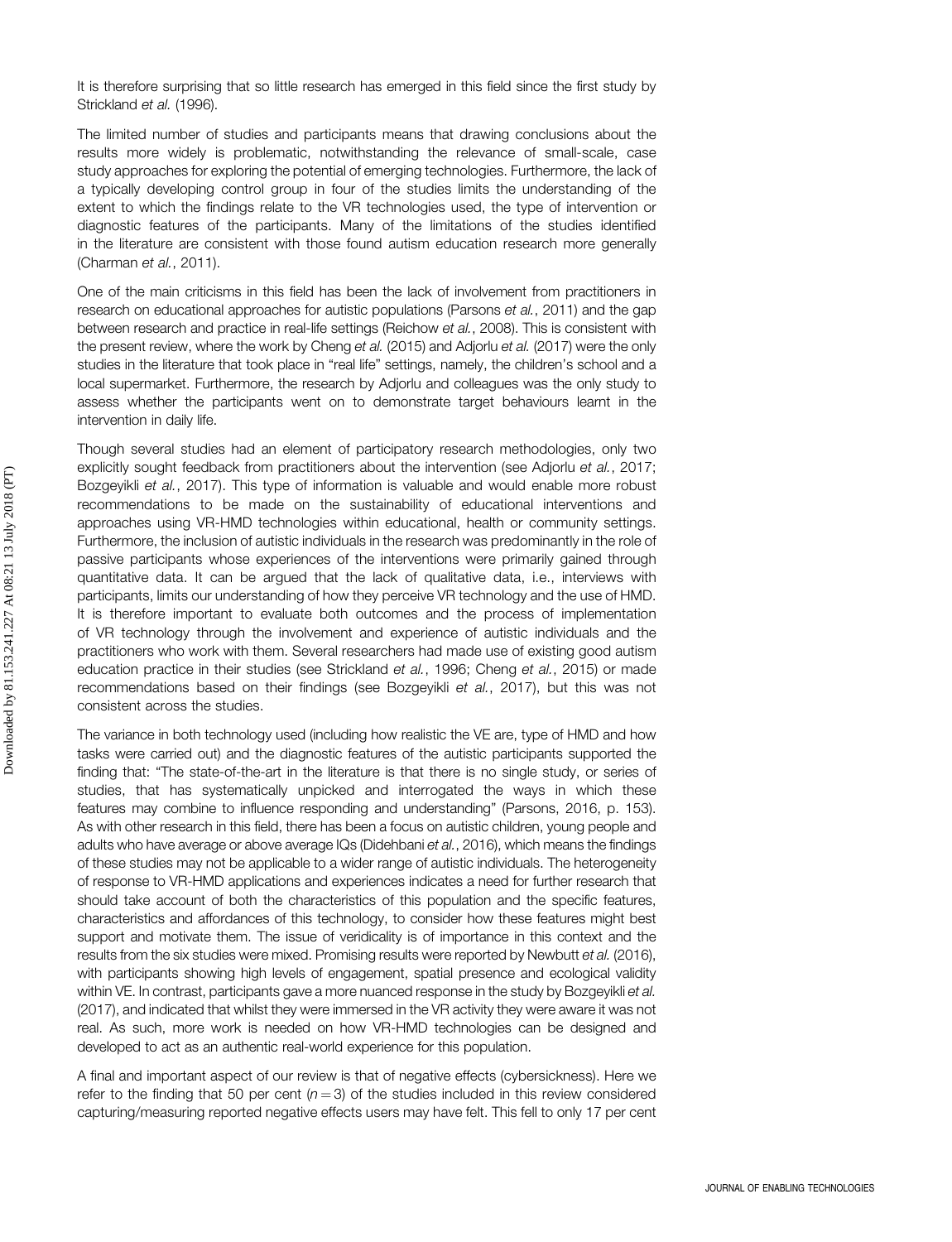$(n = 1)$  with reference to asking about the HMDs being comfortable to wear. We feel that this, along with developing ethical approaches/frameworks for using HMDs with autistic populations, should be a feature of future work; both because people with autism may have heightened sensory concerns and/or feelings related to VE stimuli that they are being presented with (Newbutt et al., 2016).

#### Conclusion

While there has been a significant increase in the number of studies over the past decade into autism (Pellicano et al., 2014) there is still much work to be done on developing better methodological frameworks to examine the effectiveness of various approaches within "real life" settings, such as schools. An irony exits where research in VR-HMD proposes to immerse users in computer-generated environments that represent and reflect real-world settings and activities (and retain the key affordances of presence, immersion and ecological validity), but often do not conduct these in real-world settings or test the generalisability of these activities to real life or the real world.

Further research would ideally focus on addressing these issues and the longitudinal effects of involvement in VR-HMD engagements for different populations, to see if this was effective for them or not. This includes addressing the issue of the impact of VR-HMD on the health and well-being of users (Mon-Williams, 2017). Furthermore, the potential of this technology to support the learning of children, young people and adults on the autistic spectrum needs to be considered within the range of existing educational approaches and support for this population. VR-HMD are just one approach, amongst a range of others, that may be used by practitioners, teachers and therapists and its use should not simply replicate existing practice or be a substitute for human interaction, knowledge and skills.

We argue that the potential for VR-HMDs is worthy of continued investigation, despite the limited evidence, as it is gaining traction as both a viable and affordable technology within education. However, further analysis of the mediators and moderators for educational approaches using VR-HMD are needed and the investigation into factors supporting or challenging implementation and sustainability. For example, the cost of the VR-HMD technology or the role of adult facilitators in the delivery of VR-based programmes to autistic children and young people in school settings (Ke et al., 2015). Research methodologies should ensure that the experiences and outcomes of VR-HMD exposure for all stakeholders, such as autistic children, their peers and school staff, are effectively captured.

#### **Note**

1. In line with current research (Kenny et al., 2016), we refer to both "people with autism" and "autistic people" throughout, without placing a preference on either; reflecting the views of autistic groups and stakeholders when using terms and language within this field.

#### **References**

Adjorlu, A., Høeg, E.R., Mangano, L. and Serafin, S. (2017), "Daily living skills training in virtual reality to help children with autism spectrum disorder in a real shopping scenario", In [Mixed and Augmented Reality](https://www.emeraldinsight.com/action/showLinks?doi=10.1108%2FJET-01-2018-0004&crossref=10.1109%2FISMAR-Adjunct.2017.93&citationId=p_1) [\(ISMAR-Adjunct\), 2017 IEEE International Symposium on IEEE](https://www.emeraldinsight.com/action/showLinks?doi=10.1108%2FJET-01-2018-0004&crossref=10.1109%2FISMAR-Adjunct.2017.93&citationId=p_1), pp. 294-302.

Almeida, A., Rebelo, F., Noriega, P. and Vilar, E. (2017), "Virtual reality self induced cybersickness: an exploratory study", International Conference on Applied Human Factors and Ergonomics, Springer, Cham, July, pp. 26-33.

American Psychiatric Association (2013), Diagnostic and Statistical Manual of Mental Disorders (DSM-5®), American Psychiatric Pub., Arlington.

Baio, J. (2014), "Prevalence of autism spectrum disorder among children aged 8 years autism and developmental disabilities monitoring network, 11 sites, United States", Surveillance Summaries, Vol. 63 No. SS02, pp. 1-21, available at: [www.cdc.gov/mmwr/preview/mmwrhtml/ss6302a1.htm?s\\_cid¼ss6302](www.cdc.gov/mmwr/preview/mmwrhtml/ss6302a1.htm?s_cid¼ss6302a1_w) [a1\\_w](www.cdc.gov/mmwr/preview/mmwrhtml/ss6302a1.htm?s_cid¼ss6302a1_w) (accessed 10 November 2017).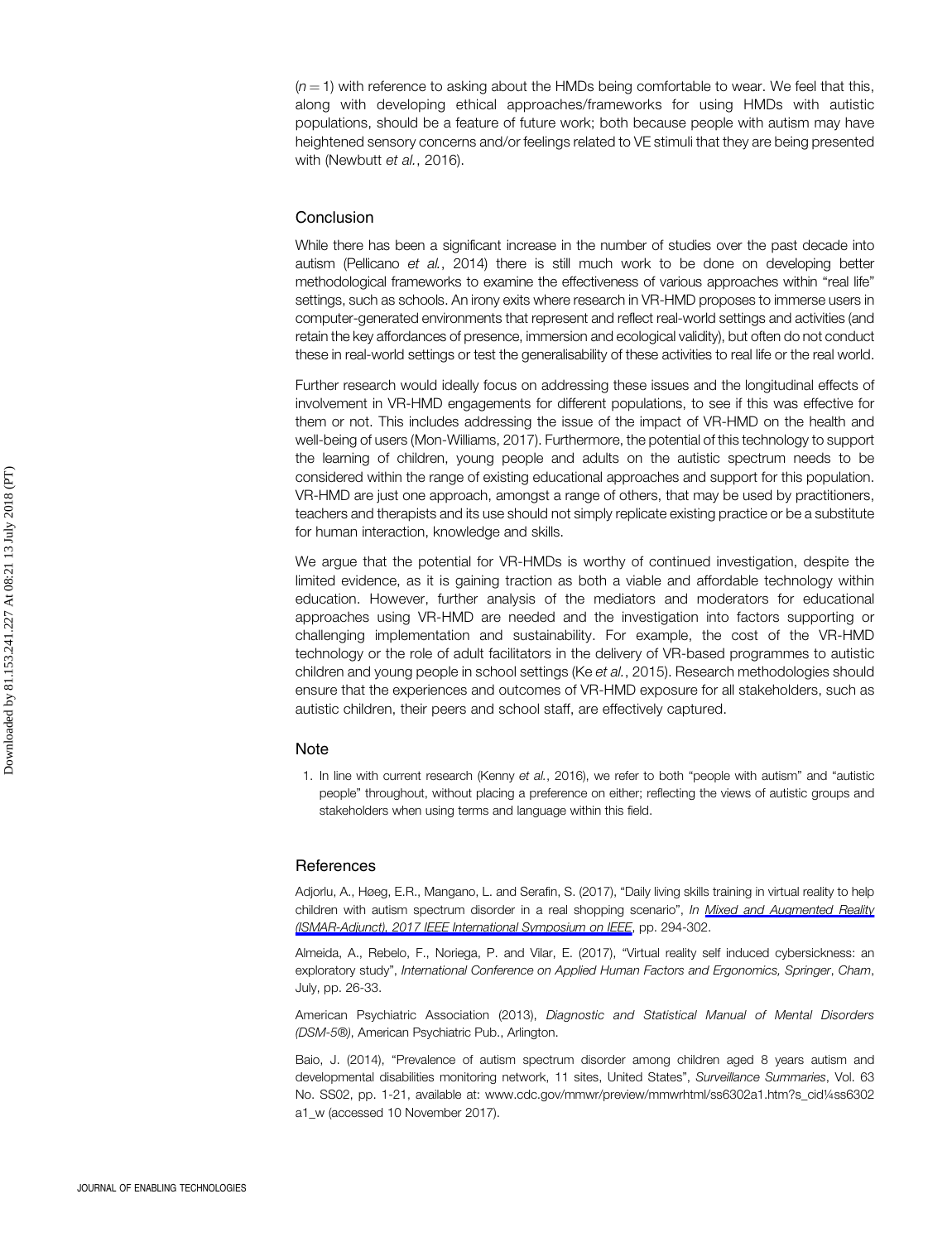Bashiri, A., Ghazisaeedi, M. and Shahmoradi, L. (2017), "The opportunities of virtual reality in the rehabilitation of children with attention deficit hyperactivity disorder: a literature review", [Korean Journal of Pediatrics](https://www.emeraldinsight.com/action/showLinks?doi=10.1108%2FJET-01-2018-0004&crossref=10.3345%2Fkjp.2017.60.11.337&citationId=p_5), Vol. 60 No. 11, pp. 337-43.

Bellani, M., Fornasari, L., Chittaro, L. and Brambilla, P. (2011), "Virtual reality in autism: state of the art", [Epidemiology and Psychiatric Sciences](https://www.emeraldinsight.com/action/showLinks?doi=10.1108%2FJET-01-2018-0004&crossref=10.1017%2FS2045796011000448&citationId=p_6), Vol. 20 No. 3, pp. 235-8.

Blascovich, J., Loomis, J., Beall, A.C., Swinth, K.R., Hoyt, C.L. and Bailenson, J.N. (2002), "Immersive virtual environment technology as a methodological tool for social psychology", [Psychological Inquiry](https://www.emeraldinsight.com/action/showLinks?doi=10.1108%2FJET-01-2018-0004&crossref=10.1207%2FS15327965PLI1302_01&citationId=p_7), Vol. 13 No. 2, pp. 103-24.

Boucenna, S., Narzisi, A., Tilmont, E., Muratori, F., Pioggia, G., Cohen, D. and Chetouani, M. (2014), "Interactive technologies for autistic children: a review", [Cognitive Computation](https://www.emeraldinsight.com/action/showLinks?doi=10.1108%2FJET-01-2018-0004&crossref=10.1007%2Fs12559-014-9276-x&citationId=p_8), Vol. 6 No. 4, pp. 722-40.

Bozgeyikli, L., Bozgeyikli, E., Raij, A., Alqasemi, R., Katkoori, S. and Dubey, R. (2017), "Vocational rehabilitation of individuals with autism spectrum disorder with virtual reality", [ACM Transactions on](https://www.emeraldinsight.com/action/showLinks?doi=10.1108%2FJET-01-2018-0004&crossref=10.1145%2F3046786&citationId=p_9) [Accessible Computing](https://www.emeraldinsight.com/action/showLinks?doi=10.1108%2FJET-01-2018-0004&crossref=10.1145%2F3046786&citationId=p_9), Vol. 10 No. 2, pp. 1-25.

Brugha, T., Cooper, S.A., McManus, S., Purdon, S., Smith, J., Scott, F.J. and Tyrer, F. (2012), Estimating the Prevalence of autism Spectrum Conditions in Adults, The NHS Information Centre, London.

Chang, S.N. and Chen, W.L. (2017), "Does visualize industries matter? A technology foresight of global virtual reality and augmented reality industry", [2017 International Conference on Applied System Innovation, IEEE](https://www.emeraldinsight.com/action/showLinks?doi=10.1108%2FJET-01-2018-0004&crossref=10.1109%2FICASI.2017.7988432&citationId=p_11), pp. 382-5.

Charman, T., Dockrell, J., Peacey, N., Peacey, L., Forward, K. and Pellicano, L. (2011), What is Good Practice in Autism Education?, UCL Institute of Education, London.

Cheng, Y., Huang, C.L. and Yang, C.S. (2015), "Using a 3D immersive virtual environment system to enhance social understanding and social skills for children with autism spectrum disorders", [Focus on Autism and](https://www.emeraldinsight.com/action/showLinks?doi=10.1108%2FJET-01-2018-0004&crossref=10.1177%2F1088357615583473&citationId=p_13) [Other Developmental Disabilities](https://www.emeraldinsight.com/action/showLinks?doi=10.1108%2FJET-01-2018-0004&crossref=10.1177%2F1088357615583473&citationId=p_13), Vol. 30 No. 4, pp. 222-36.

de Bruin, C.L., Deppeler, J.M., Moore, D.W. and Diamond, N.T. (2013), "Public school-based interventions for adolescents and young adults with an autism spectrum disorder: a meta-analysis", [Review of Educational](https://www.emeraldinsight.com/action/showLinks?doi=10.1108%2FJET-01-2018-0004&crossref=10.3102%2F0034654313498621&citationId=p_14) [Research](https://www.emeraldinsight.com/action/showLinks?doi=10.1108%2FJET-01-2018-0004&crossref=10.3102%2F0034654313498621&citationId=p_14), Vol. 83 No. 4, pp. 521-50.

Didehbani, N., Allen, T., Kandalaft, M., Krawczyk, D. and Chapman, S. (2016), "Virtual reality social cognition training for children with high functioning autism", [Computers in Human Behavior](https://www.emeraldinsight.com/action/showLinks?doi=10.1108%2FJET-01-2018-0004&crossref=10.1016%2Fj.chb.2016.04.033&citationId=p_15), Vol. 62, pp. 703-11.

Eaves, L.C. and Ho, H.H. (2008), "Young adult outcome of autism spectrum disorders", [Journal of Autism and](https://www.emeraldinsight.com/action/showLinks?doi=10.1108%2FJET-01-2018-0004&crossref=10.1007%2Fs10803-007-0441-x&citationId=p_16) [Developmental Disorders](https://www.emeraldinsight.com/action/showLinks?doi=10.1108%2FJET-01-2018-0004&crossref=10.1007%2Fs10803-007-0441-x&citationId=p_16), Vol. 38 No. 4, pp. 739-47.

Gega, L., White, R., Clarke, T., Turner, R. and Fowler, D. (2013), "Virtual environments using video capture for social phobia with psychosis", [Cyberpsychology, Behavior, and Social Networking](https://www.emeraldinsight.com/action/showLinks?doi=10.1108%2FJET-01-2018-0004&crossref=10.1089%2Fcyber.2013.1510&citationId=p_17), Vol. 16 No. 6, pp. 473-9.

Holden, M.K. (2005), "Virtual environments for motor rehabilitation", [Cyberpsychology & Behavior](https://www.emeraldinsight.com/action/showLinks?doi=10.1108%2FJET-01-2018-0004&crossref=10.1089%2Fcpb.2005.8.187&citationId=p_18), Vol. 8 No. 3, pp. 187-211.

Jeon, S., Rwigema, J., Choi, H.R. and Kim, T. (2017), "A study on development trends of Chinese game technology", [TECHART: Journal of Arts and Imaging Science](https://www.emeraldinsight.com/action/showLinks?doi=10.1108%2FJET-01-2018-0004&crossref=10.15323%2Ftechart.2017.08.4.3.27&citationId=p_19), Vol. 4 No. 3, pp. 27-30.

Kandalaft, M.R., Didehbani, N., Krawczyk, D.C., Allen, T.T. and Chapman, S.B. (2013), "Virtual reality social cognition training for young adults with high-functioning autism", [Journal of Autism and Developmental](https://www.emeraldinsight.com/action/showLinks?doi=10.1108%2FJET-01-2018-0004&crossref=10.1007%2Fs10803-012-1544-6&citationId=p_20) [Disorders](https://www.emeraldinsight.com/action/showLinks?doi=10.1108%2FJET-01-2018-0004&crossref=10.1007%2Fs10803-012-1544-6&citationId=p_20), Vol. 43 No. 1, pp. 34-44.

Ke, F., Im, T., Xue, X., Xu, X., Kim, N. and Lee, S. (2015), "Experience of adult facilitators in a virtual-realitybased social interaction program for children with autism", *[The Journal of Special Education](https://www.emeraldinsight.com/action/showLinks?doi=10.1108%2FJET-01-2018-0004&crossref=10.1177%2F0022466913498773&citationId=p_21)*, Vol. 48 No. 4, pp. 290-300.

Kenny, L., Hattersley, C., Molins, B., Buckley, C., Povey, C. and Pellicano, E. (2016), "Which terms should be used to describe autism? Perspectives from the UK autism community", [Autism](https://www.emeraldinsight.com/action/showLinks?doi=10.1108%2FJET-01-2018-0004&crossref=10.1177%2F1362361315588200&citationId=p_22), Vol. 20 No. 4, pp. 442-62.

Lessiter, J., Freeman, J., Keogh, E. and Davidoff, J. (2001), "A cross-media presence questionnaire: the ITC-Sense of Presence Inventory", [Presence: Teleoperators and Virtual Environments](https://www.emeraldinsight.com/action/showLinks?doi=10.1108%2FJET-01-2018-0004&crossref=10.1162%2F105474601300343612&citationId=p_23), Vol. 10 No. 3, pp. 282-97.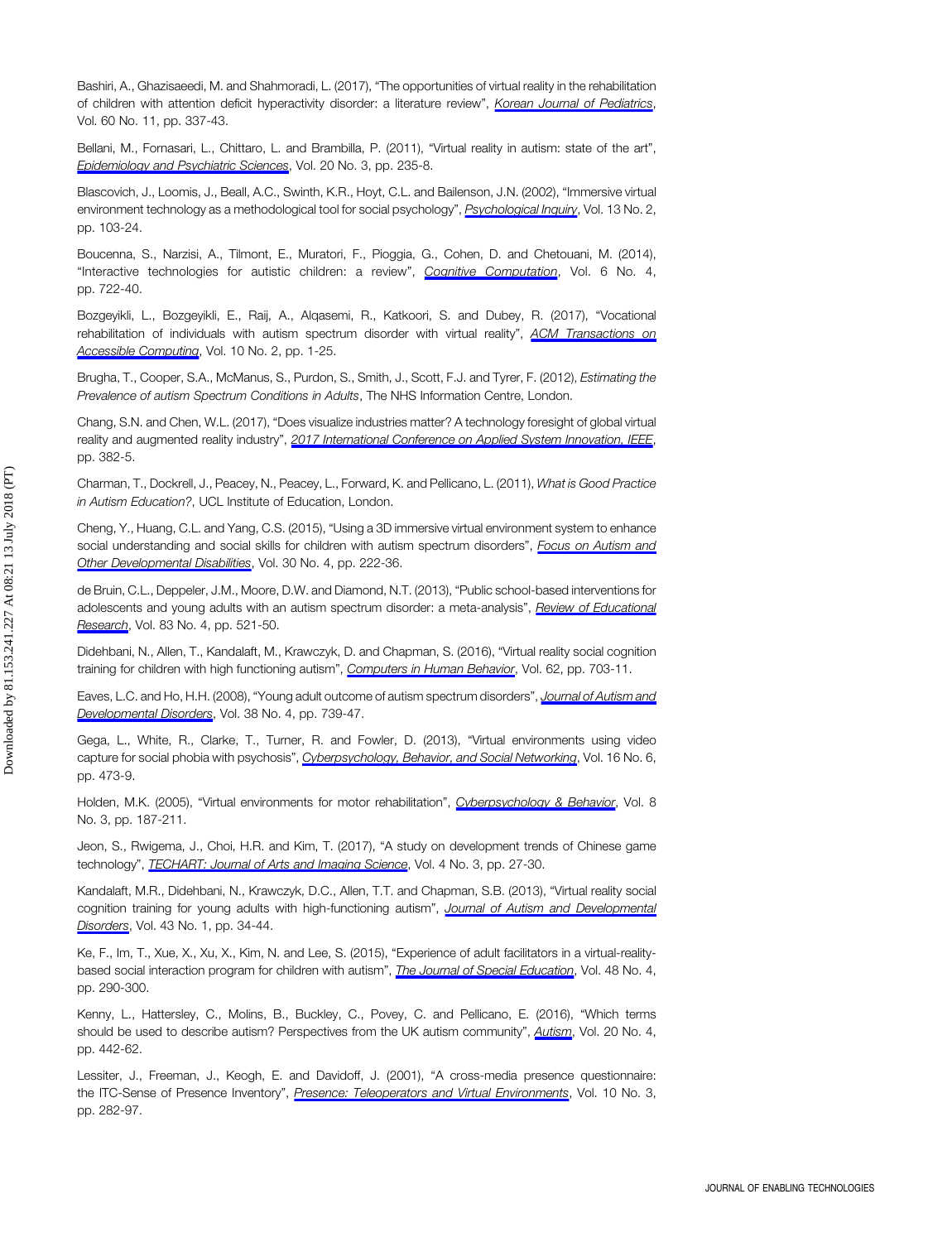Mon-Williams, M. (2017), "Is virtual reality bad for our health the risks and opportunities of a technology revolution", available at: [https://medium.com/university-of-leeds/is-virtual-reality-bad-for-our-health-the](https://medium.com/university-of-leeds/is-virtual-reality-bad-for-our-health-the-risks-and-opportunities-of-a-technology-revolution-31520e50820a)[risks-and-opportunities-of-a-technology-revolution-31520e50820a](https://medium.com/university-of-leeds/is-virtual-reality-bad-for-our-health-the-risks-and-opportunities-of-a-technology-revolution-31520e50820a) (accessed 4 December 2017).

Mundy, P., Kim, K., McIntyre, N., Lerro, L. and Jarrold, W. (2016), "Brief report: joint attention and information processing in children with higher functioning autism spectrum disorders", [Journal of Autism and](https://www.emeraldinsight.com/action/showLinks?doi=10.1108%2FJET-01-2018-0004&crossref=10.1007%2Fs10803-016-2785-6&citationId=p_25) [Developmental Disorders](https://www.emeraldinsight.com/action/showLinks?doi=10.1108%2FJET-01-2018-0004&crossref=10.1007%2Fs10803-016-2785-6&citationId=p_25), Vol. 46 No. 7, pp. 2555-60.

Newbutt, N., Sung, C., Kuo, H.J., Leahy, M.J., Lin, C.C. and Tong, B. (2016), "Brief report: a pilot study of the use of a virtual reality headset in autism populations", [Journal of Autism and Developmental Disorders](https://www.emeraldinsight.com/action/showLinks?doi=10.1108%2FJET-01-2018-0004&crossref=10.1007%2Fs10803-016-2830-5&citationId=p_26), Vol. 46 No. 9, pp. 3166-76.

Newman, F. and Scurry, J.E. (2015), "Higher education and the digital rapids", International Higher Education, Vol. 26, pp. 13-14.

Osterlund, J. and Lawrence, B. (2012), "Virtual reality: avatars in human spaceflight training", [Acta](https://www.emeraldinsight.com/action/showLinks?doi=10.1108%2FJET-01-2018-0004&crossref=10.1016%2Fj.actaastro.2011.08.011&citationId=p_28) [Astronautica](https://www.emeraldinsight.com/action/showLinks?doi=10.1108%2FJET-01-2018-0004&crossref=10.1016%2Fj.actaastro.2011.08.011&citationId=p_28), Vol. 71, pp. 139-50.

Park, W.D., Jang, S.W., Kim, Y.H., Kim, G.A., Son, W. and Kim, Y.S. (2017), "A study on cyber sickness reduction by oculo-motor exercise performed immediately prior to viewing virtual reality (VR) content on head mounted display (HMD)", [Journal of Vibroengineering](https://www.emeraldinsight.com/action/showLinks?doi=10.1108%2FJET-01-2018-0004&crossref=10.21595%2Fvp.2017.19170&citationId=p_29), Vol. 14, pp. 260-4.

Parsons, S. (2016), "Authenticity in virtual reality for assessment and intervention in autism: a conceptual review", **[Educational Research Review](https://www.emeraldinsight.com/action/showLinks?doi=10.1108%2FJET-01-2018-0004&crossref=10.1016%2Fj.edurev.2016.08.001&citationId=p_30)**, Vol. 19, pp. 138-57.

Parsons, S. and Cobb, S. (2011), "State-of-the-art of virtual reality technologies for children on the autism spectrum", [European Journal of Special Needs Education](https://www.emeraldinsight.com/action/showLinks?doi=10.1108%2FJET-01-2018-0004&crossref=10.1080%2F08856257.2011.593831&citationId=p_31), Vol. 26 No. 3, pp. 355-66.

Parsons, S. and Mitchell, P. (2002), "The potential of virtual reality in social skills training for people with autistic spectrum disorders", [Journal of Intellectual Disability Research](https://www.emeraldinsight.com/action/showLinks?doi=10.1108%2FJET-01-2018-0004&crossref=10.1046%2Fj.1365-2788.2002.00425.x&citationId=p_32), Vol. 46 No. 5, pp. 430-43.

Parsons, S., Guldberg, K., Macleod, A., Jones, G., Prunty, A. and Balfe, T. (2009), International review of the literature of evidence of best practice provision in the education of persons with autistic spectrum disorders, National Council for Special Education.

Parsons, S., Guldberg, K., MacLeod, A., Jones, G., Prunty, A. and Balfe, T. (2011), "International review of the evidence on best practice in educational provision for children on the autism spectrum", *[European Journal of](https://www.emeraldinsight.com/action/showLinks?doi=10.1108%2FJET-01-2018-0004&crossref=10.1080%2F08856257.2011.543532&citationId=p_34)* [Special Needs Education](https://www.emeraldinsight.com/action/showLinks?doi=10.1108%2FJET-01-2018-0004&crossref=10.1080%2F08856257.2011.543532&citationId=p_34), Vol. 26 No. 1, pp. 47-63.

Parsons, T.D., Riva, G., Parsons, S., Mantovani, F., Newbutt, N., Lin, L. and Hall, T. (2017), "Virtual reality in pediatric psychology", [Pediatrics](https://www.emeraldinsight.com/action/showLinks?doi=10.1108%2FJET-01-2018-0004&crossref=10.1542%2Fpeds.2016-1758I&citationId=p_35), Vol. 140 No. S2, pp. S86-91.

Pellicano, E., Dinsmore, A. and Charman, T. (2014), "What should autism research focus upon? Community views and priorities from the United Kingdom", [Autism](https://www.emeraldinsight.com/action/showLinks?doi=10.1108%2FJET-01-2018-0004&crossref=10.1177%2F1362361314529627&citationId=p_36), Vol. 18 No. 7, pp. 756-70.

Polcar, J. and Horejsi, P. (2015), "Knowledge acquisition and cyber sickness: a comparison of VR devices in virtual tours", Modern Machinary Science Journal, June, pp. 613-6, doi: 10.17973/ MMSJ.2015\_06\_201516cyber.

Reichow, B., Volkmar, F.R. and Cicchetti, D.V. (2008), "Development of the evaluative method for evaluating and determining evidence-based practices in autism", [Journal of Autism and Developmental Disorders](https://www.emeraldinsight.com/action/showLinks?doi=10.1108%2FJET-01-2018-0004&crossref=10.1007%2Fs10803-007-0517-7&citationId=p_38) Vol. 38 No. 7, pp. 1311-9.

Reiners, T., Wood, L.C. and Gregory, S. (2014), "Experimental study on consumer-technology supported authentic immersion in virtual environments for education and vocational training", paper presented at the 31st Annual Conference of the Australian Society for Computers in Tertiary Education, ASCILITE.

Schopler, E. (1987), "Specific and nonspecific factors in the effectiveness of a treatment system", [American Psychologist](https://www.emeraldinsight.com/action/showLinks?doi=10.1108%2FJET-01-2018-0004&crossref=10.1037%2F0003-066X.42.4.376&citationId=p_40), Vol. 42 No. 4, pp. 376-83.

Strickland, D., Marcus, L.M., Mesibov, G.B. and Hogan, K. (1996), "Brief report: two case studies using virtual reality as a learning tool for autistic children", [Journal of Autism and Developmental Disorders](https://www.emeraldinsight.com/action/showLinks?doi=10.1108%2FJET-01-2018-0004&crossref=10.1007%2FBF02172354&citationId=p_41), Vol. 26 No. 6, pp. 651-9.

Tzanavari, A., Charalambous-Darden, N., Herakleous, K. and Poullis, C. (2015), "Effectiveness of an Immersive Virtual Environment (CAVE) for teaching pedestrian crossing to children with PDD-NOS", [IEEE 15th](https://www.emeraldinsight.com/action/showLinks?doi=10.1108%2FJET-01-2018-0004&crossref=10.1109%2FICALT.2015.85&citationId=p_42) [International Conference on Advanced Learning Technologies, IEEE](https://www.emeraldinsight.com/action/showLinks?doi=10.1108%2FJET-01-2018-0004&crossref=10.1109%2FICALT.2015.85&citationId=p_42), July, pp. 423-7.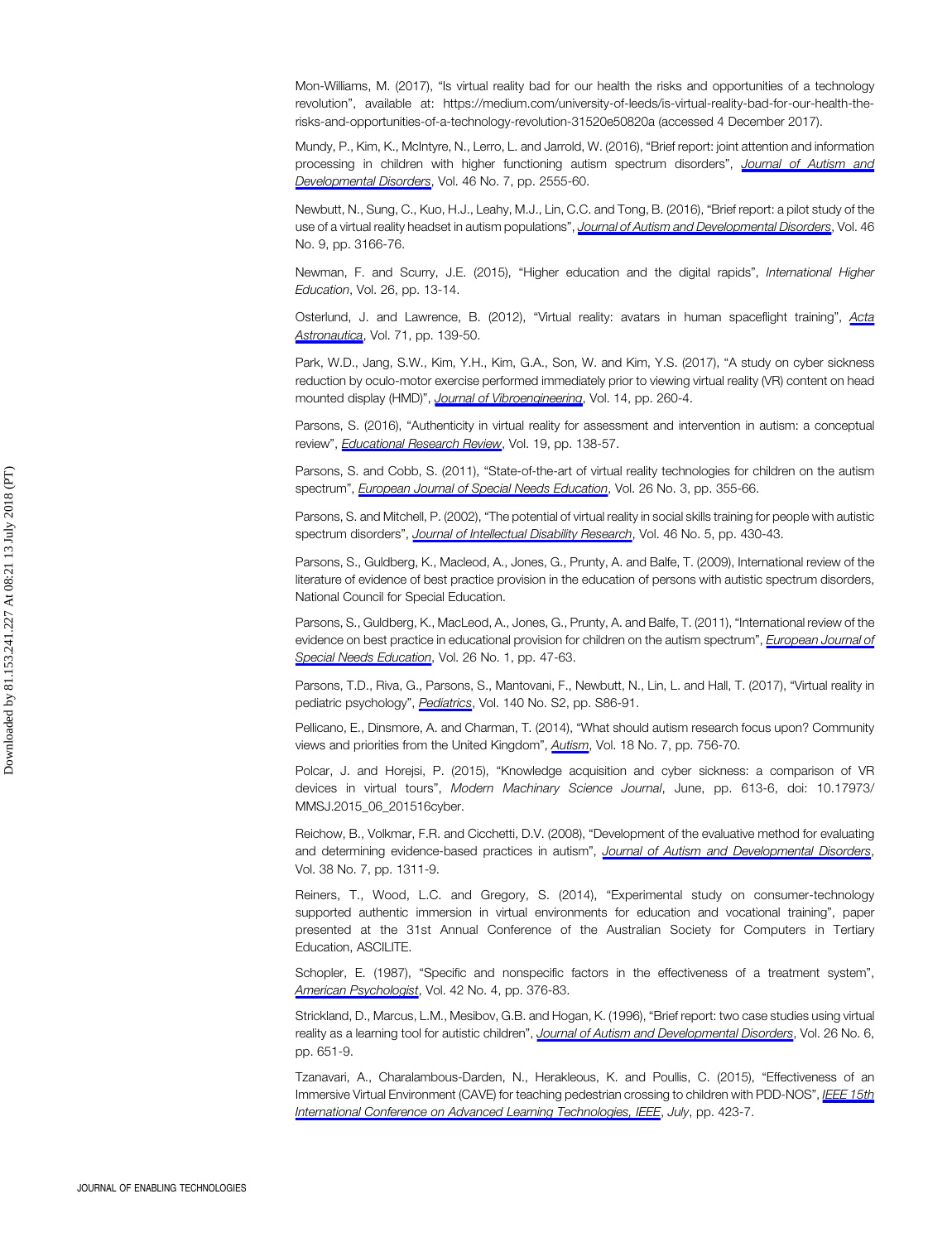Wallace, S., Parsons, S. and Bailey, A. (2017), "Self-reported sense of presence and responses to social stimuli by adolescents with ASD in a collaborative virtual reality environment", [Journal of Intellectual &](https://www.emeraldinsight.com/action/showLinks?doi=10.1108%2FJET-01-2018-0004&crossref=10.3109%2F13668250.2016.1234032&citationId=p_43) [Developmental Disability](https://www.emeraldinsight.com/action/showLinks?doi=10.1108%2FJET-01-2018-0004&crossref=10.3109%2F13668250.2016.1234032&citationId=p_43), Vol. 42 No. 2, pp. 131-41.

Wallace, S., Parsons, S., Westbury, A., White, K., White, K. and Bailey, A. (2010), "Sense of presence and atypical social judgments in immersive virtual environments: responses of adolescents with autism spectrum disorders", *[Autism](https://www.emeraldinsight.com/action/showLinks?doi=10.1108%2FJET-01-2018-0004&crossref=10.1177%2F1362361310363283&citationId=p_44)*, Vol. 14 No. 3, pp. 199-213.

#### Further reading

Freina, L. and Ott, M. (2015), "A literature review on immersive virtual reality in education: state of the art and perspectives", The International Scientific Conference eLearning and Software for Education "Carol I" National Defence University, Vol. 1, January, p. 133.

Hedges, S.H., Odom, S.L., Hume, K. and Sam, A. (2018), "Technology use as a support tool by secondary students with autism", [Autism](https://www.emeraldinsight.com/action/showLinks?doi=10.1108%2FJET-01-2018-0004&crossref=10.1177%2F1362361317717976&citationId=p_46), Vol. 22 No. 1, pp. 70-9, doi: 10.1177/1362361317717976.

Josman, N., Ben-Chaim, H.M., Friedrich, S. and Weiss, P.L. (2008), "Effectiveness of virtual reality for teaching street-crossing skills to children and adolescents with autism", *[International Journal on Disability and Human](https://www.emeraldinsight.com/action/showLinks?doi=10.1108%2FJET-01-2018-0004&crossref=10.1515%2FIJDHD.2008.7.1.49&citationId=p_47)* [Development](https://www.emeraldinsight.com/action/showLinks?doi=10.1108%2FJET-01-2018-0004&crossref=10.1515%2FIJDHD.2008.7.1.49&citationId=p_47), Vol. 7 No. 1, pp. 49-56.

Strickland, D. (1997), "Virtual reality for the treatment of autism", Studies in Health Technology and Informatics, pp. 81-6.

#### Appendix 1

| <b>Table AI</b> Definitions of terms for literature review |                                                                                                                                                                                                                                                                                                                                                                                                                                                                                                                                                                                                                                                                        |  |
|------------------------------------------------------------|------------------------------------------------------------------------------------------------------------------------------------------------------------------------------------------------------------------------------------------------------------------------------------------------------------------------------------------------------------------------------------------------------------------------------------------------------------------------------------------------------------------------------------------------------------------------------------------------------------------------------------------------------------------------|--|
| Key term                                                   | Working definition                                                                                                                                                                                                                                                                                                                                                                                                                                                                                                                                                                                                                                                     |  |
| Literature and<br>evidence<br>Autism                       | Peer-reviewed empirical studies published in academic journals and drawn from electronic databases: ERIC, British Education<br>Index (BREI), Research Autism Database, Google Scholar and the ISI Web of Knowledge<br>From the American Psychological Association (2013), autism or autistic spectrum disorder (ASD) is a neurodevelopmental<br>condition characterised by core differences in social communication, interaction and repetitive behaviours across a variety<br>of contexts<br>The review will include all subgroups identified within the spectrum and include children, young people and adults at all levels of<br>intellectual ability and severity |  |
| Virtual reality                                            | Virtual reality refers to computer-generated environments or realities that allow a person to experience and manipulate the<br>environment as if it were the real world                                                                                                                                                                                                                                                                                                                                                                                                                                                                                                |  |
| Time and place                                             | To include all international studies, while recognising that most relevant publications were likely to come from the USA and UK<br>only reports written in the English language and produced or published after 1990                                                                                                                                                                                                                                                                                                                                                                                                                                                   |  |